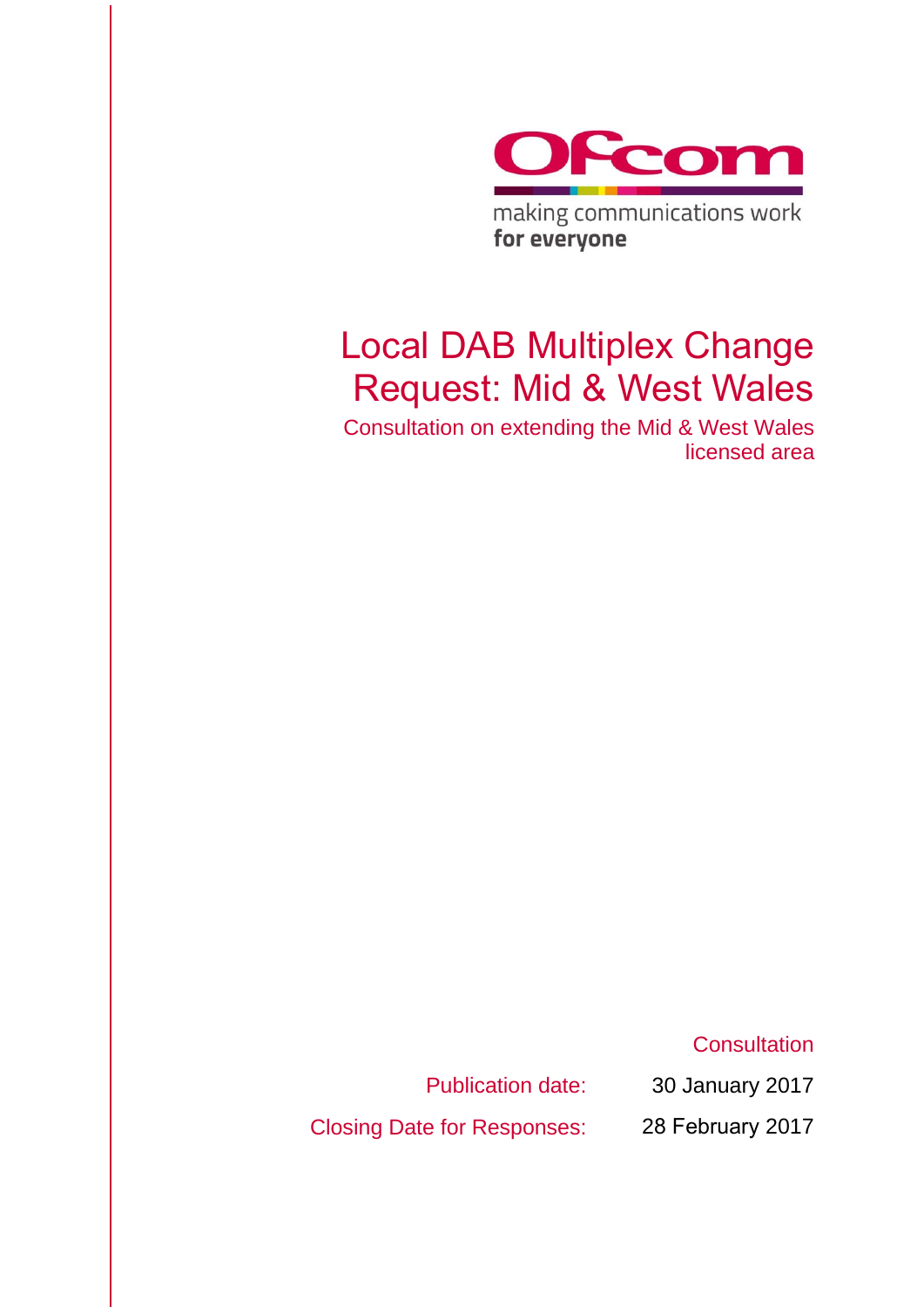# About this document

This document seeks views on a request to change the area to be served by the Mid & West Wales local radio multiplex service.

A radio multiplex service is the means by which DAB digital radio stations are broadcast. Ofcom is required to consult before deciding whether to agree to such a request. This document is the consultation, and includes questions to help respondents frame their responses.

The proposed area change is entirely administrative, in that it would not affect the services that currently can be received in the Mid & West Wales area nor the coverage of those services.

The closing-date for responses to this consultation is 28 February 2017.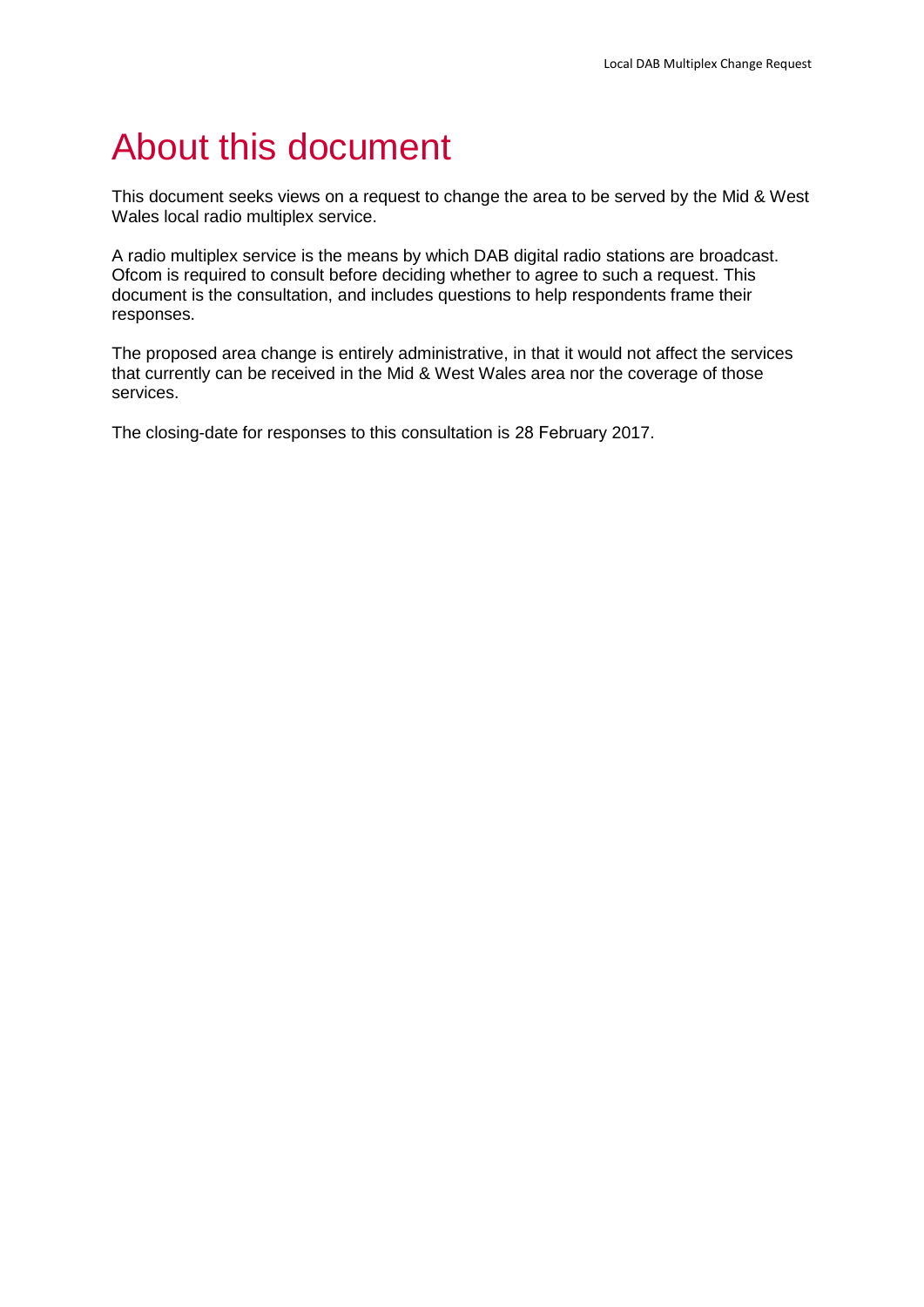# **Contents**

| <b>Section</b> |                                     | Page |
|----------------|-------------------------------------|------|
| 1              | <b>Executive summary</b>            | 1    |
| $\overline{2}$ | Details and background information  | 2    |
|                |                                     | Page |
| Annex          |                                     |      |
| 1              | Responding to this consultation     | 5    |
| 2              | Ofcom's consultation principles     | 7    |
| 3              | <b>Consultation questions</b>       | 9    |
| 4              | <b>Application from MuxCo Wales</b> | 10   |
|                |                                     |      |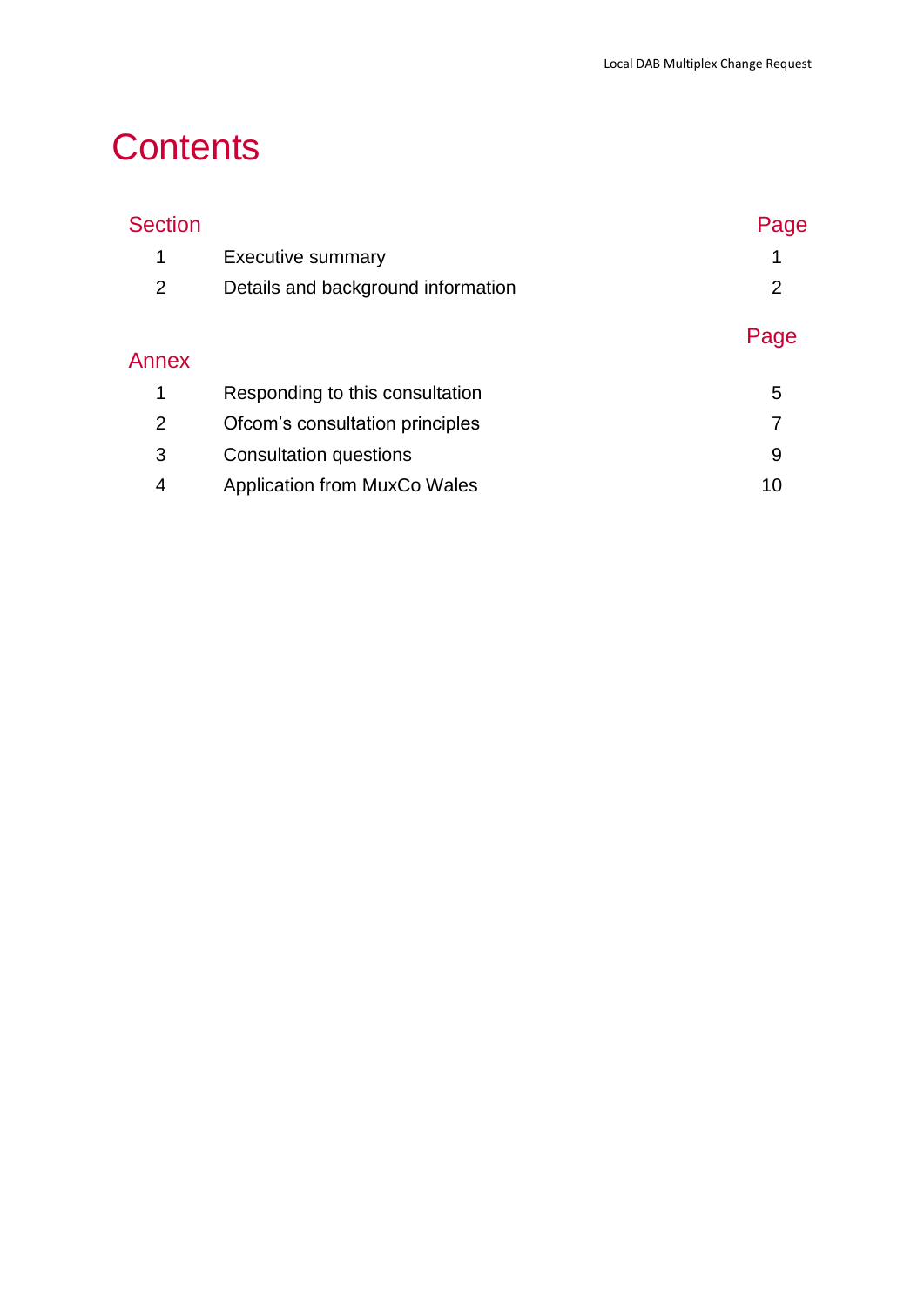#### **Section 1**

# <span id="page-3-0"></span>**Executive summary**

- $1.1$ Legislation permits a local radio multiplex operator to apply to Ofcom to extend the area served under its licence.
- $1.2$ Ofcom has received an application from MuxCo Wales Limited regarding its Mid & West Wales multiplex. The application requests an extension of the licensed area to the south and east of the present area, to include the city of Swansea.
- $1.3$ Section 54A of the Broadcasting Act 1996 gives Ofcom the power to agree to such a change provided certain requirements are met.
- $14$ Before deciding whether to agree to this request, Ofcom is legally required to seek representations from any interested parties. This consultation represents that opportunity. The closing-date for representations to be made is Thursday 28 February 2017; any submissions received after this date may not be considered.
- $1.5$ The relevant statute states that Ofcom can agree to the request only if we are satisfied that the change would not unacceptably narrow the range of local DAB programme services available to listeners in the Mid & West Wales area. MuxCo Wales is not proposing to change the line-up of such services available.
- $1.6$ Provided that the request meets the terms of the statute, the decision whether or not to agree to the request is at Ofcom's discretion. Our general policy is to grant requests from local radio multiplex licensees to change their licensed areas provided we are satisfied that:
	- i. doing so would be calculated to maintain or promote the development of digital sound broadcasting in the UK otherwise than by satellite;
	- ii. the licensee's proposed coverage plans are satisfactory;
	- iii. the licensee has the ability to maintain the licensed service, and;
	- iv. there are sufficient safeguards in place to protect the rights and interests of stations carried on the multiplex, and the rights and interests of other multiplex operators (and the stations they carry).
- $1.7$ We seek views on whether Ofcom should approve the request from MuxCo Wales to extend the licensed area of the Mid & West Wales local radio multiplex service.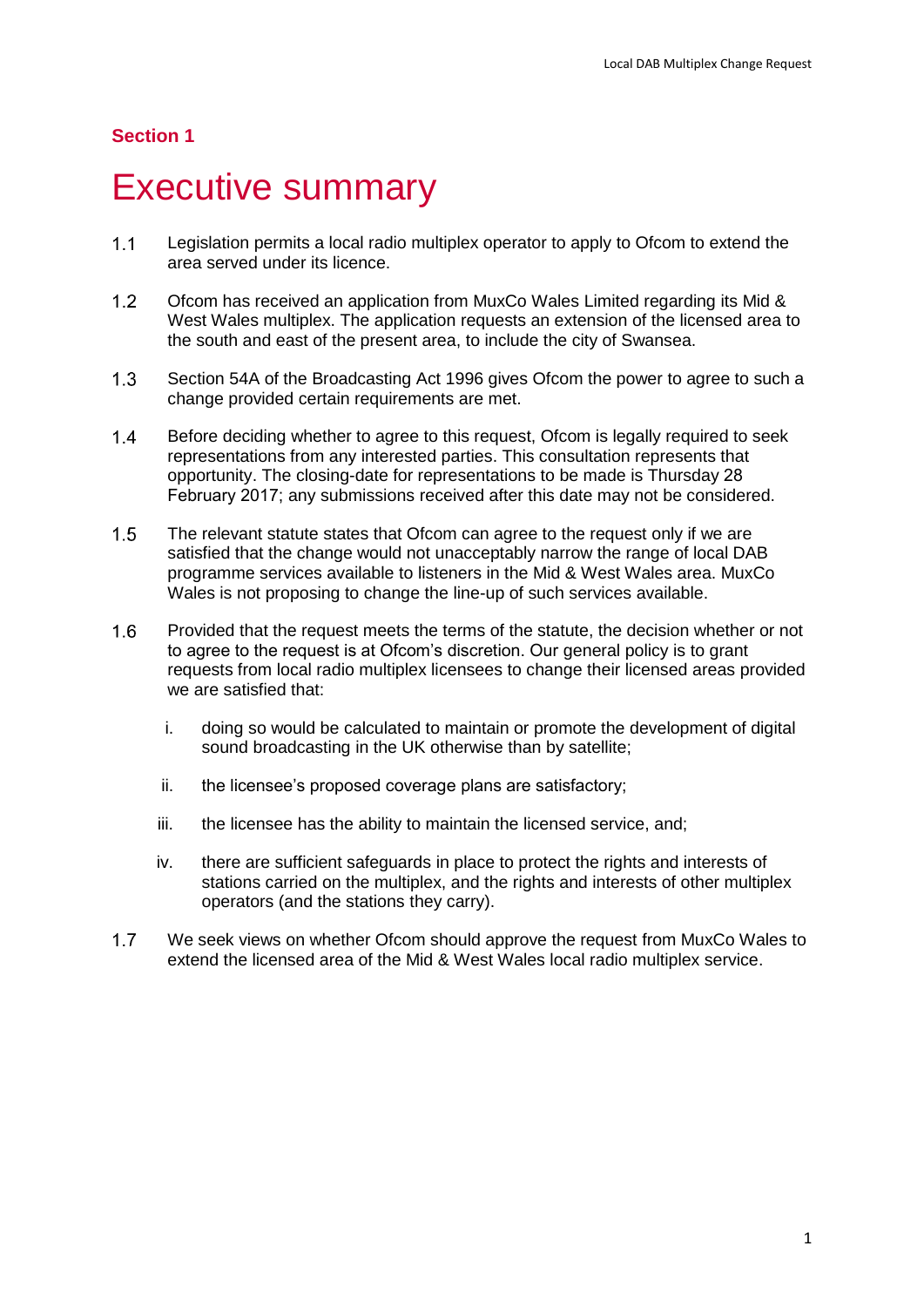#### **Section 2**

# <span id="page-4-0"></span>Details and background information

- $2.1$ Local radio multiplex licences are granted by Ofcom to enable the provision of radio stations and other types of service (e.g. data) on the DAB (Digital Audio Broadcasting) platform. The holder of a local radio multiplex licence is responsible for, among other things, delivering coverage in the local area, and facilitating the provision of a range of radio services to listeners in that area. Local radio multiplex services carry both commercial radio services and BBC Local or Nations' services.
- 2.2 The local radio multiplex licence for the Mid & West Wales area was awarded in March 2008 to MuxCo Wales Limited. The licence commenced when the multiplex service was launched in August 2013, and is designed to cover an area defined as the counties of Pembrokeshire, Carmarthenshire, Ceredigion and part of Powys. This area is known as the 'licensed area'.
- $2.3$ A local radio multiplex service will provide coverage to as much of its 'licensed area' as is reasonably practicable, but the signal is unlikely to be receivable in every location within that area. The area which a local radio multiplex service actually covers within its 'licensed area' is known as the 'coverage area'.
- $2.4$ We have received an application from MuxCo Wales Limited requesting a variation to the licensed area of the Mid & West Wales multiplex. This application is at Annex 4. MuxCo Wales is not proposing to change its coverage area.
- $2.5$ Under section 54A of the Broadcasting Act 1996, which was inserted by the Digital Economy Act 2010, Ofcom may vary a local radio multiplex licence by:
	- a) varying the frequency on which the licensed service is provided;
	- b) reducing the area or locality in which the licensed service is required to be available; or
	- c) extending that area or locality to include an adjoining area or locality

provided requirements specified in the legislation are met.

- $2.6$ These requirements include that Ofcom must have received an application from the licence holder, and that this application must include a technical plan relating to the service proposed to be provided under the licence indicating, in particular:
	- a) the area or locality which would be within the coverage area of the service;
	- b) the timetable in accordance with which that coverage would be achieved; and
	- c) the technical means by which it would be achieved.
- $2.7$ Section 54A also states that before deciding whether to agree to a request from a local radio multiplex licence holder to change a licensed area and/or a frequency, Ofcom must seek representations on the request from any interested parties. This consultation represents that opportunity in respect of the change requested by MuxCo Wales in respect of the Mid & West Wales local radio multiplex service.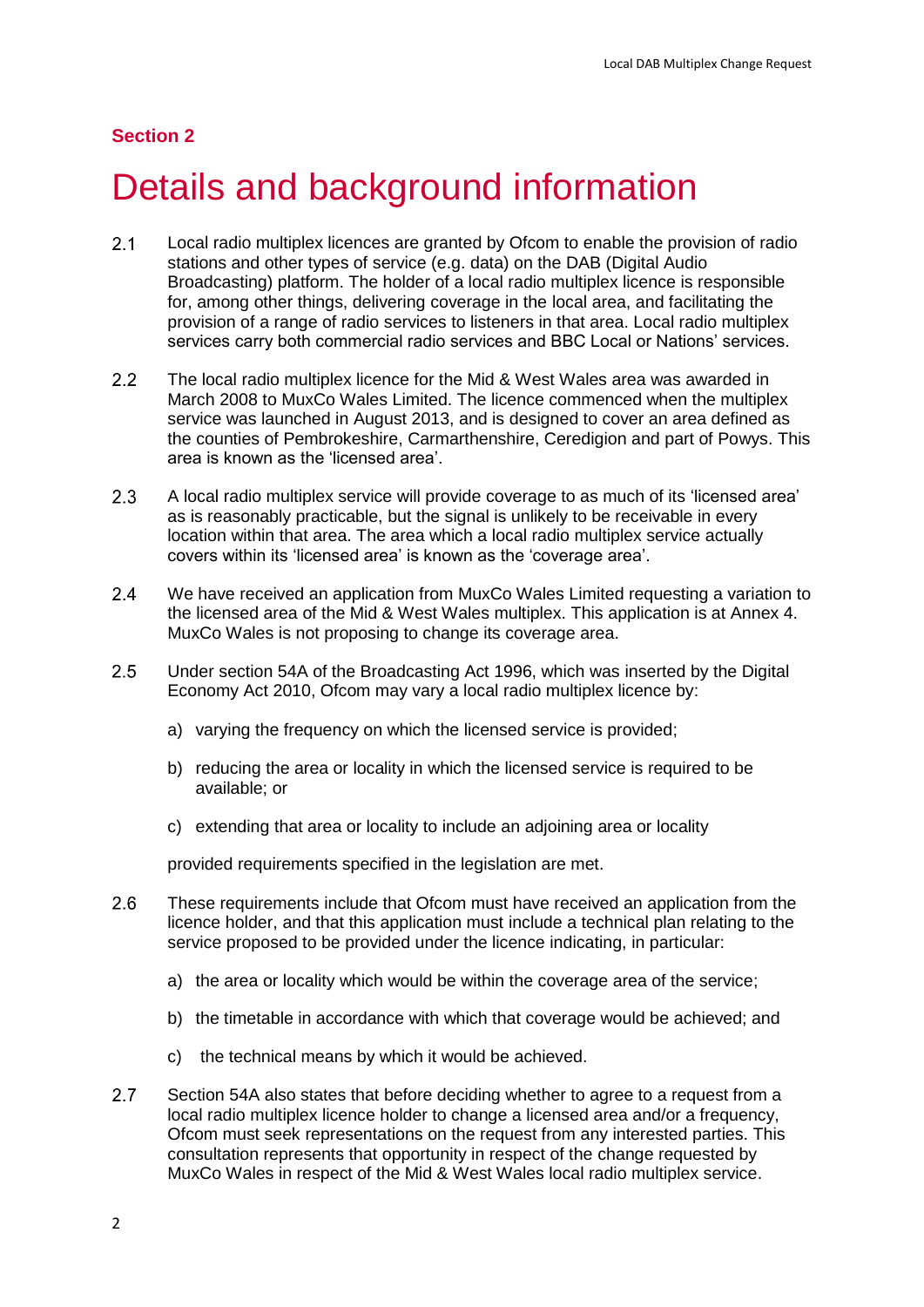- $2.8$ Finally, the legislation stipulates that before deciding whether or not to agree to a request to change a licensed area or frequency, Ofcom must be satisfied that the change would not unacceptably narrow the range of local digital radio programme services available to listeners in the area for which, before the proposed variation, the relevant local radio multiplex service is required to be available.
- 2.9 The multiplex licensee has stated that its application is to "formally incorporate coverage [of the city and county of Swansea] that the multiplex already delivers". There are no proposed changes to either the line-up of programme services available on the Mid & West Wales multiplex, or the coverage it provides.
- $2.10$ Ofcom can still decide not to agree to MuxCo Wales's request even if it is satisfied in relation to the criterion specified in the legislation. In other words, agreeing to the request is at Ofcom's discretion provided that the request meets the terms of the statute.
- $2.11$ Our general policy is to grant a request from a licensee to change its licensed area provided we are satisfied that:
	- i. doing so would be calculated to maintain or promote the development of digital sound broadcasting in the UK otherwise than by satellite;
	- ii. the licensee's proposed coverage plans are satisfactory;
	- iii. the licensee has the ability to maintain the licensed service, and;
	- iv. there are sufficient safeguards in place to protect the rights and interests of stations carried on the multiplex, and the rights and interests of other multiplex operators (and the stations they carry).
- $2.12$ As part of its application, MuxCo Wales has stated its view as to how its request satisfies these criteria, as follows:
	- i) "by granting MuxCo Wales Ltd an extension to the current West & Mid Wales [sic] PPA, we will increase the number of adults within the PPA by 111,639 adults 15+. The number of adults served by the multiplex would increase from 135,078 (62.9% of the adult population) to 245,144 (75.1%). The number of roads covered by the multiplex would increase from 711 km (53.8%) to 894 km (62.3%)."
	- ii) a technical plan has been submitted for assessment.
	- iii) "MuxCo Wales Ltd is an established multiplex operator that has successfully operated the West & Mid Wales [sic] DAB multiplex since August 2013. MuxCo Wales Ltd is owned by Nation Broadcasting Ltd who also operate the local DAB multiplex licence for North West Wales and has investments in the North East Wales & West Cheshire and Suffolk multiplexes".
	- iv) MuxCo can "confirm that there are safeguard [sic] in place to protect the rights and interests of stations carried on the multiplex, and that there will be no impact on other local DAB multiplexes in South Wales. We have discussed the proposed changes, which have no impact on the terms and conditions of any existing carriage agreements, with service providers on these multiplexes. As part of the wider industry discussions, we believe that there are sufficient safeguards in place to protect the rights and interests of other multiplex operators and the services they carry".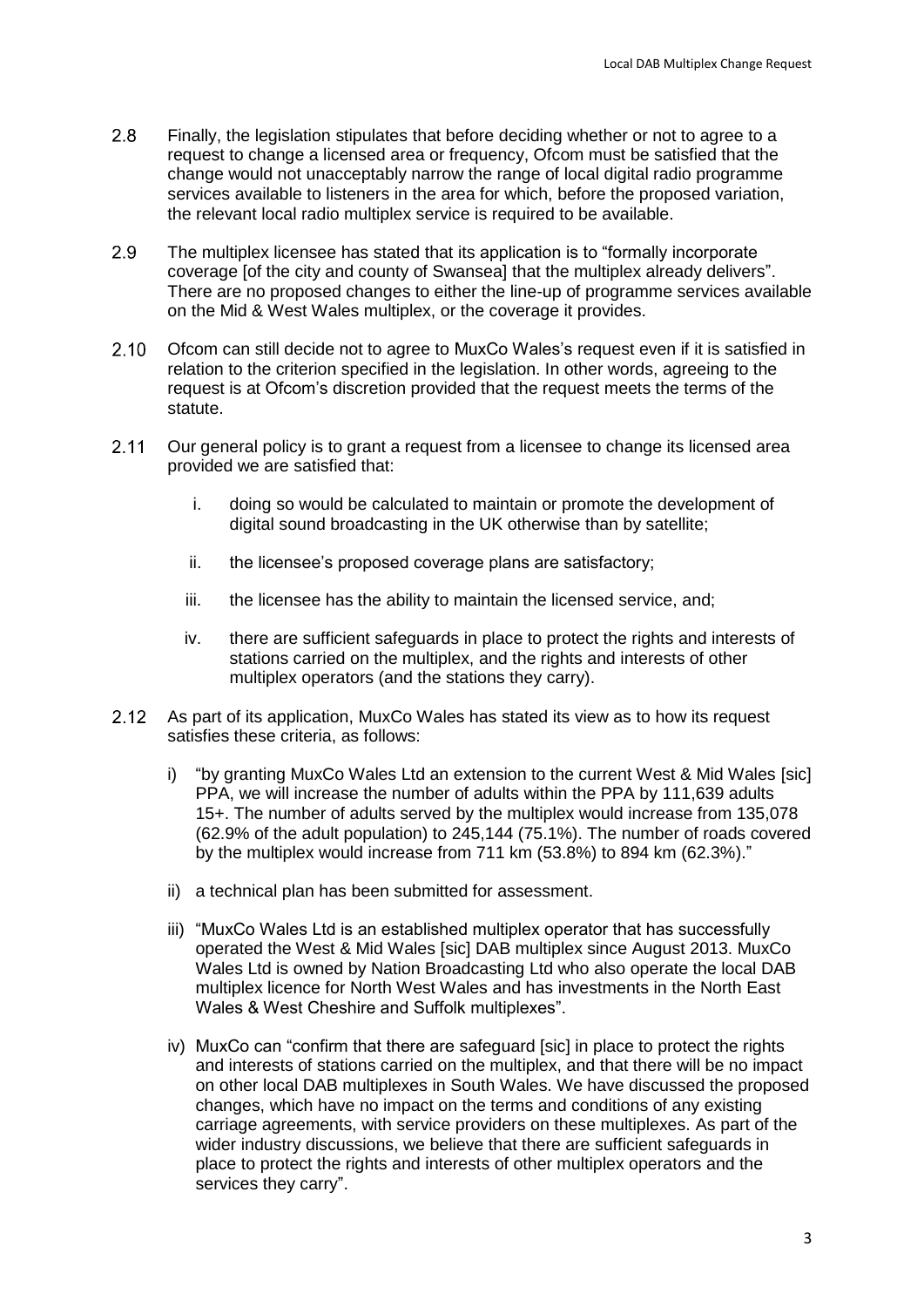$2.13$ We seek views on the extent to which the request from MuxCo Wales satisfies any or all of the policy criteria (see Annex 3 for a list of specific questions).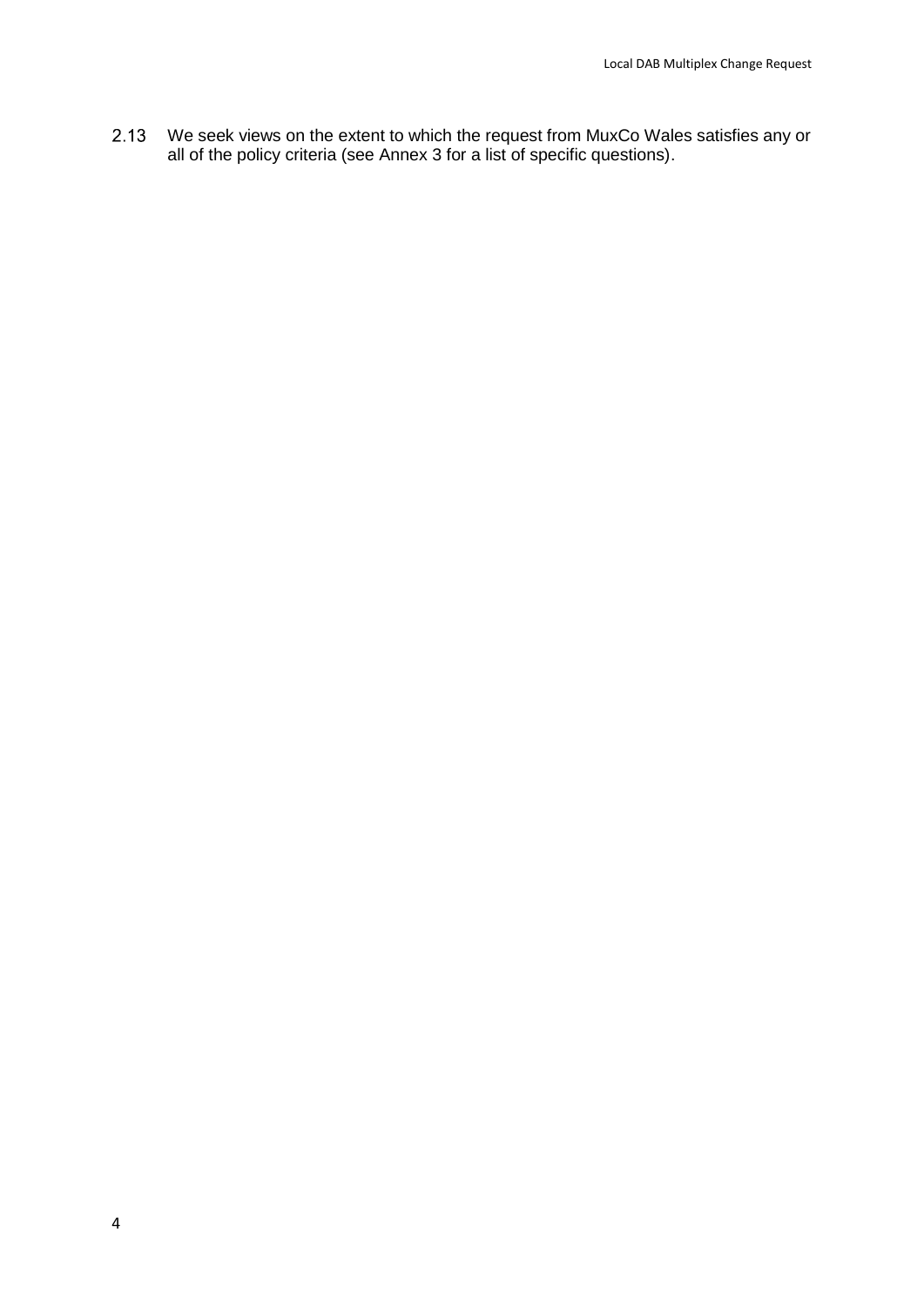# <span id="page-7-0"></span>**Responding to this consultation**

### **How to respond**

- A1.1 Ofcom would like to receive views and comments on the issues raised in this document, **by 3pm on 28 February 2017**.
- A1.2 We strongly prefer to receive responses via the online form at [http://www.ofcom.org.uk/consultations-and-statements/category-3/local-dab](http://www.ofcom.org.uk/consultations-and-statements/category-3/local-dab-change)[change.](http://www.ofcom.org.uk/consultations-and-statements/category-3/local-dab-change) We also provide a cover sheet [\(https://www.ofcom.org.uk/consultations](https://www.ofcom.org.uk/consultations-and-statements/consultation-response-coversheet)[and-statements/consultation-response-coversheet\)](https://www.ofcom.org.uk/consultations-and-statements/consultation-response-coversheet) for responses sent by email or post; please fill this in, as it helps us to maintain your confidentiality, and speeds up our work. You do not need to do this if you respond using the online form.
- A1.3 If your response is a large file, or has supporting charts, tables or other data, please email it to [commercial.radio@ofcom.org.uk,](mailto:commercial.radio@ofcom.org.uk) as an attachment in Microsoft Word format, together with the cover sheet [\(https://www.ofcom.org.uk/consultations-and](https://www.ofcom.org.uk/consultations-and-statements/consultation-response-coversheet)[statements/consultation-response-coversheet\)](https://www.ofcom.org.uk/consultations-and-statements/consultation-response-coversheet).
- A1.4 Responses may alternatively be posted to the address below, marked with the title of the consultation.

Local DAB Multiplex Change Request Ofcom Riverside House 2A Southwark Bridge Road London SE1 9HA

- A1.5 If you would like to submit your response in an alternative format (e.g. a video or audio file), please contact Paul Boon on 020 7981 3616 or email [paul.boon@ofcom.org.uk.](mailto:paul.boon@ofcom.org.uk)
- A1.6 We do not need a paper copy of your response as well as an electronic version. We will acknowledge receipt if your response is submitted via the online web form, but not otherwise.
- A1.7 You do not have to answer all the questions in the consultation if you do not have a view; a short response on just one point is fine. We also welcome joint responses.
- A1.8 It would be helpful if your response could include direct answers to the questions asked in the consultation document. The questions are listed at Annex 2. It would also help if you could explain why you hold your views, and what you think the effect of Ofcom's proposals would be.
- A1.9 If you want to discuss the issues and questions raised in this consultation, please contact Paul Boon on 020 7981 3616, or by email paul.boon@ofcom.org.uk

## **Confidentiality**

A1.10 Consultations are more effective if we publish the responses before the consultation period closes. In particular, this can help people and organisations with limited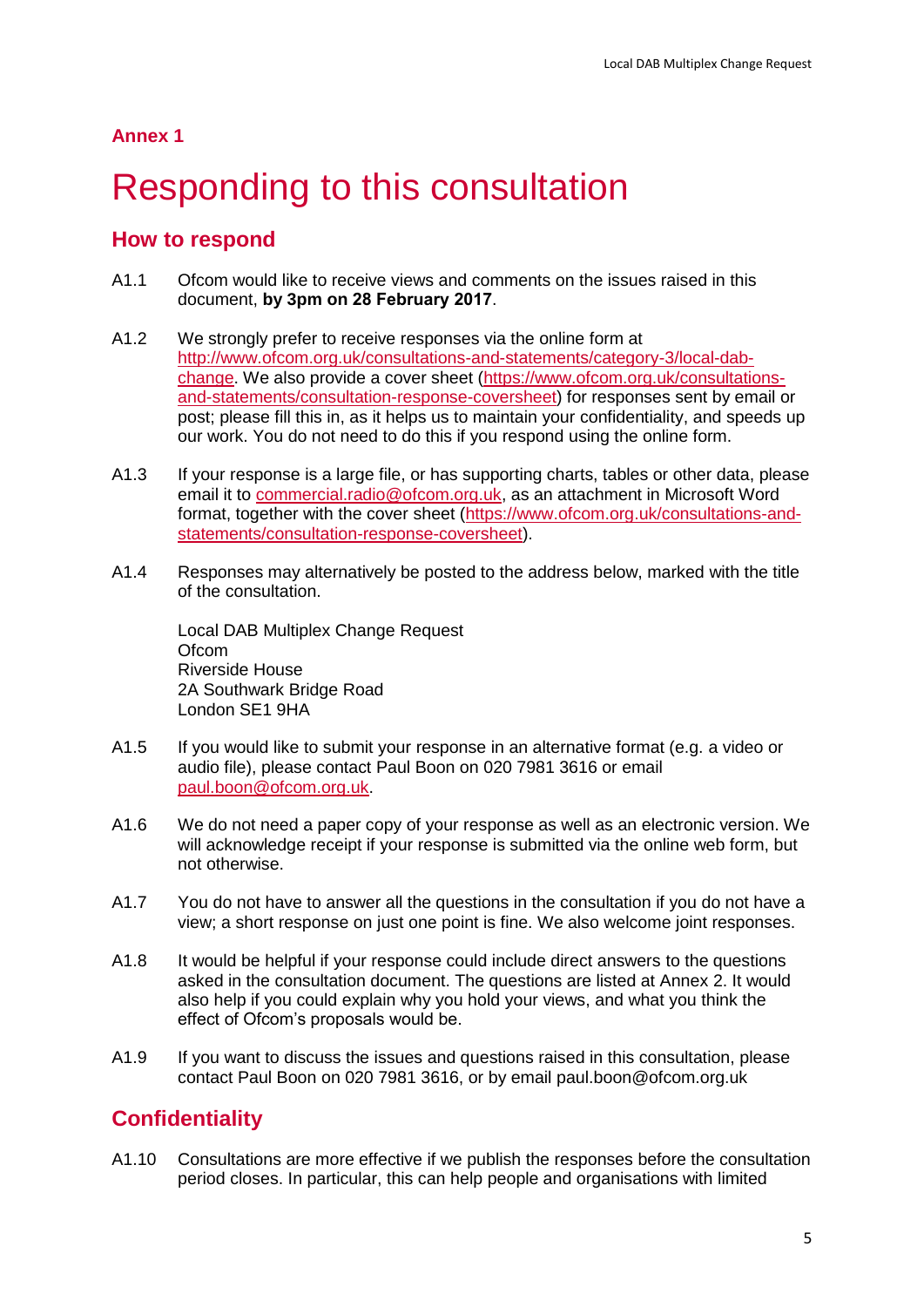resources or familiarity with the issues to respond in a more informed way. So, in the interests of transparency and good regulatory practice, and because we believe it is important that everyone who is interested in an issue can see other respondents' views, we usually publish all responses on our website, [www.ofcom.org.uk,](http://www.ofcom.org.uk/) as soon as we receive them.

- A1.11 If you think your response should be kept confidential, please specify which part(s) this applies to, and explain why. Please send any confidential sections as a separate annex. If you want your name, address, other contact details or job title to remain confidential, please provide them only in the cover sheet, so that we don't have to edit your response.
- A1.12 If someone asks us to keep part or all of a response confidential, we will treat this request seriously and try to respect it. But sometimes we will need to publish all responses, including those that are marked as confidential, in order to meet legal obligations.
- A1.13 Please also note that copyright and all other intellectual property in responses will be assumed to be licensed to Ofcom to use. Ofcom's intellectual property rights are explained further at [https://www.ofcom.org.uk/about-ofcom/website/terms-of-use.](https://www.ofcom.org.uk/about-ofcom/website/terms-of-use)

### **Next steps**

- A1.14 Following this consultation period, Ofcom plans to publish a statement in Spring 2017.
- A1.15 If you wish, you can register to receive mail updates alerting you to new Ofcom publications; for more details, please see [https://www.ofcom.org.uk/about](https://www.ofcom.org.uk/about-ofcom/latest/email-updates)[ofcom/latest/email-updates](https://www.ofcom.org.uk/about-ofcom/latest/email-updates)

#### **Ofcom's consultation processes**

- A1.16 Ofcom aims to make responding to a consultation as easy as possible. For more information, please see our consultation principles in Annex 2.
- A1.17 If you have any comments or suggestions on how we manage our consultations, please call our consultation helpdesk on 020 7981 3003 or email us at [consult@ofcom.org.uk.](mailto:consult@ofcom.org.uk) We particularly welcome ideas on how Ofcom could more effectively seek the views of groups or individuals, such as small businesses and residential consumers, who are less likely to give their opinions through a formal consultation.

If you would like to discuss these issues, or Ofcom's consultation processes more generally, please contact Steve Gettings, Ofcom's consultation champion:

Steve Gettings **Ofcom** Riverside House 2a Southwark Bridge Road London SE1 9HA

Tel: 020 7981 3601 Email [steve.gettings@ofcom.org.uk](mailto:steve.gettings@ofcom.org.uk)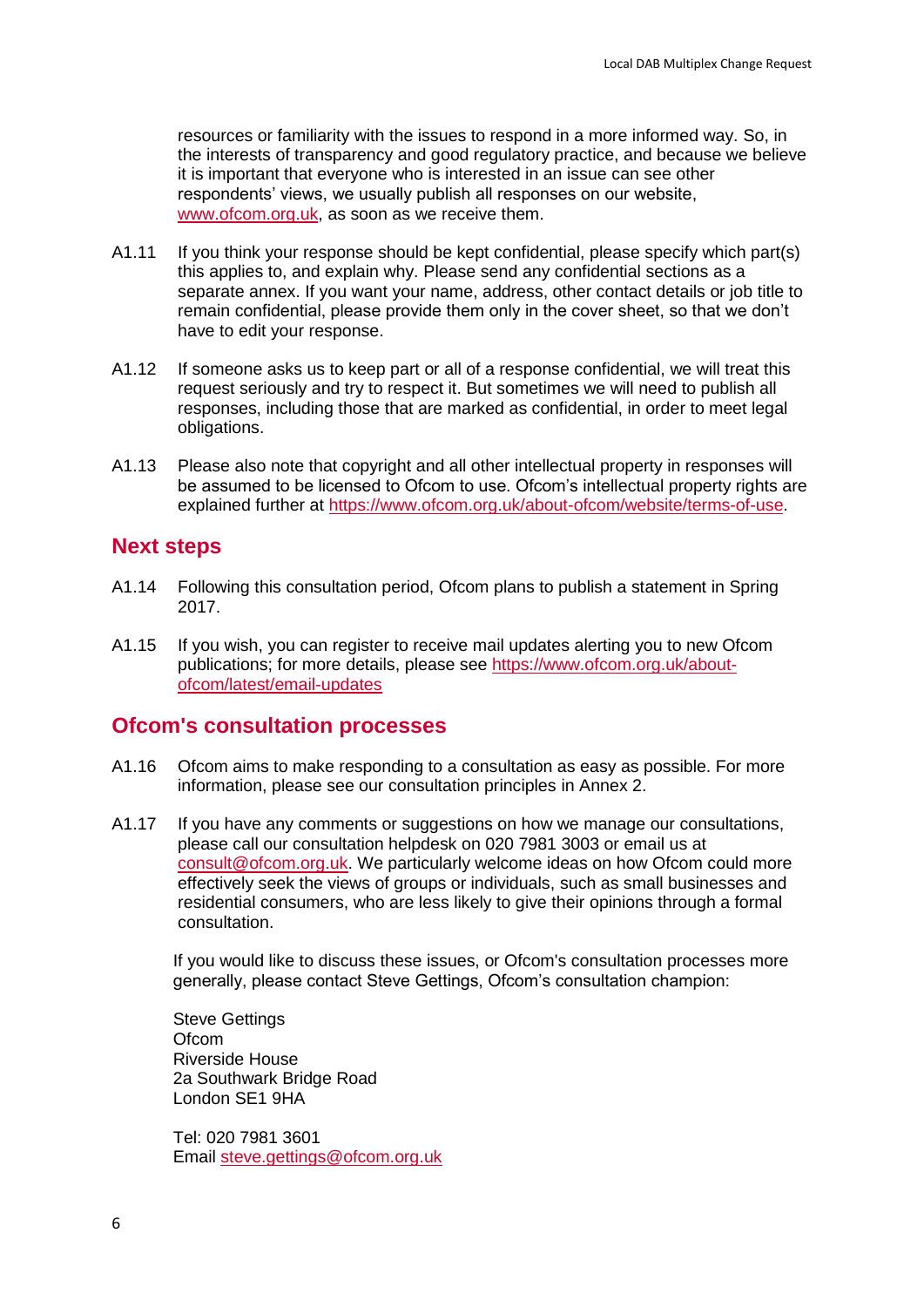# <span id="page-9-0"></span>Ofcom's consultation principles

A2.1 Ofcom has seven principles that it follows for every public written consultation:

### **Before the consultation**

A2.2 Wherever possible, we will hold informal talks with people and organisations before announcing a big consultation, to find out whether we are thinking along the right lines. If we do not have enough time to do this, we will hold an open meeting to explain our proposals, shortly after announcing the consultation.

### **During the consultation**

- A2.3 We will be clear about whom we are consulting, why, on what questions and for how long.
- A2.4 We will make the consultation document as short and simple as possible, with a summary of no more than two pages. We will try to make it as easy as possible for people to give us a written response. If the consultation is complicated, we may provide a short Plain English / Cymraeg Clir guide, to help smaller organisations or individuals who would not otherwise be able to spare the time to share their views.
- A2.5 We will consult for up to ten weeks, depending on the potential impact of our proposals.
- A2.6 A person within Ofcom will be in charge of making sure we follow our own guidelines and aim to reach the largest possible number of people and organisations who may be interested in the outcome of our decisions. Ofcom's Consultation Champion is the main person to contact if you have views on the way we run our consultations.
- A2.7 If we are not able to follow one of these principles, we will explain why.

### **After the consultation**

A2.8 We think it is important that everyone who is interested in an issue can see other people's views, so we usually publish all the responses on our website as soon as we receive them. After the consultation we will make our decisions and publish a statement explaining what we are going to do, and why, showing how respondents' views helped to shape these decisions.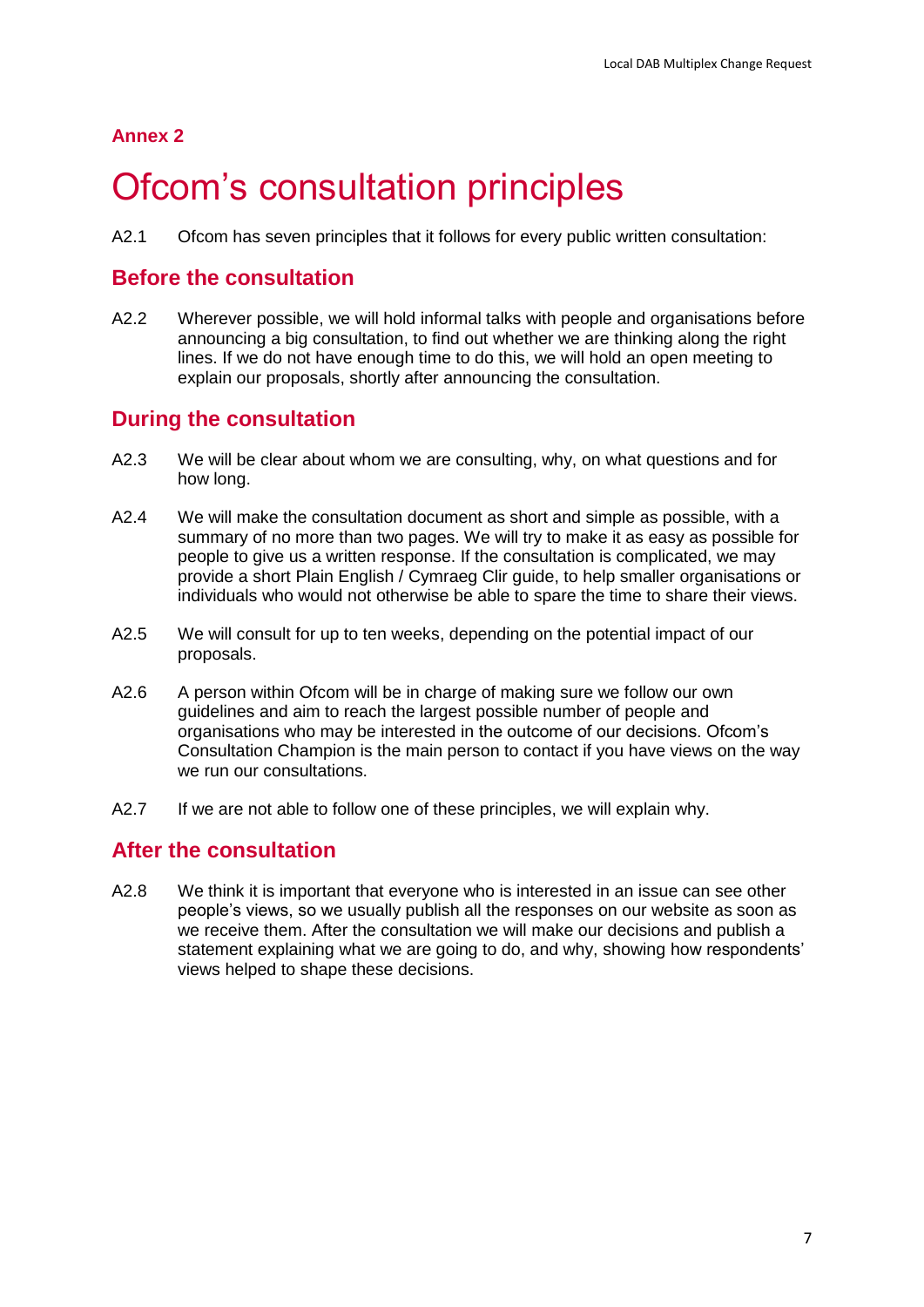#### **Cover sheet for response to an Ofcom consultation**

| <b>BASIC DETAILS</b> |
|----------------------|
|                      |

Consultation title: Local DAB Multiplex Change Request

To: Paul Boon

Name of respondent:

Representing (self or organisation/s):

Address (if not received by email):

## **CONFIDENTIALITY**

Please tick below what part of your response you consider is confidential, giving your reasons why  $\overline{ }$ ┑  $\overline{\phantom{0}}$ ┑

| Nothing              | Name/contact details/job title              |  |
|----------------------|---------------------------------------------|--|
| Whole response       | Organisation                                |  |
| Part of the response | If there is no separate annex, which parts? |  |

If you want part of your response, your name or your organisation not to be published, can Ofcom still publish a reference to the contents of your response (including, for any confidential parts, a general summary that does not disclose the specific information or enable you to be identified)?

### **DECLARATION**

I confirm that the correspondence supplied with this cover sheet is a formal consultation response that Ofcom can publish. However, in supplying this response, I understand that Ofcom may need to publish all responses, including those which are marked as confidential, in order to meet legal obligations. If I have sent my response by email, Ofcom can disregard any standard e-mail text about not disclosing email contents and attachments.

Ofcom seeks to publish responses on receipt. If your response is non-confidential (in whole or in part), and you would prefer us to publish your response only once the consultation has ended, please tick here.

Name Signed (if hard copy)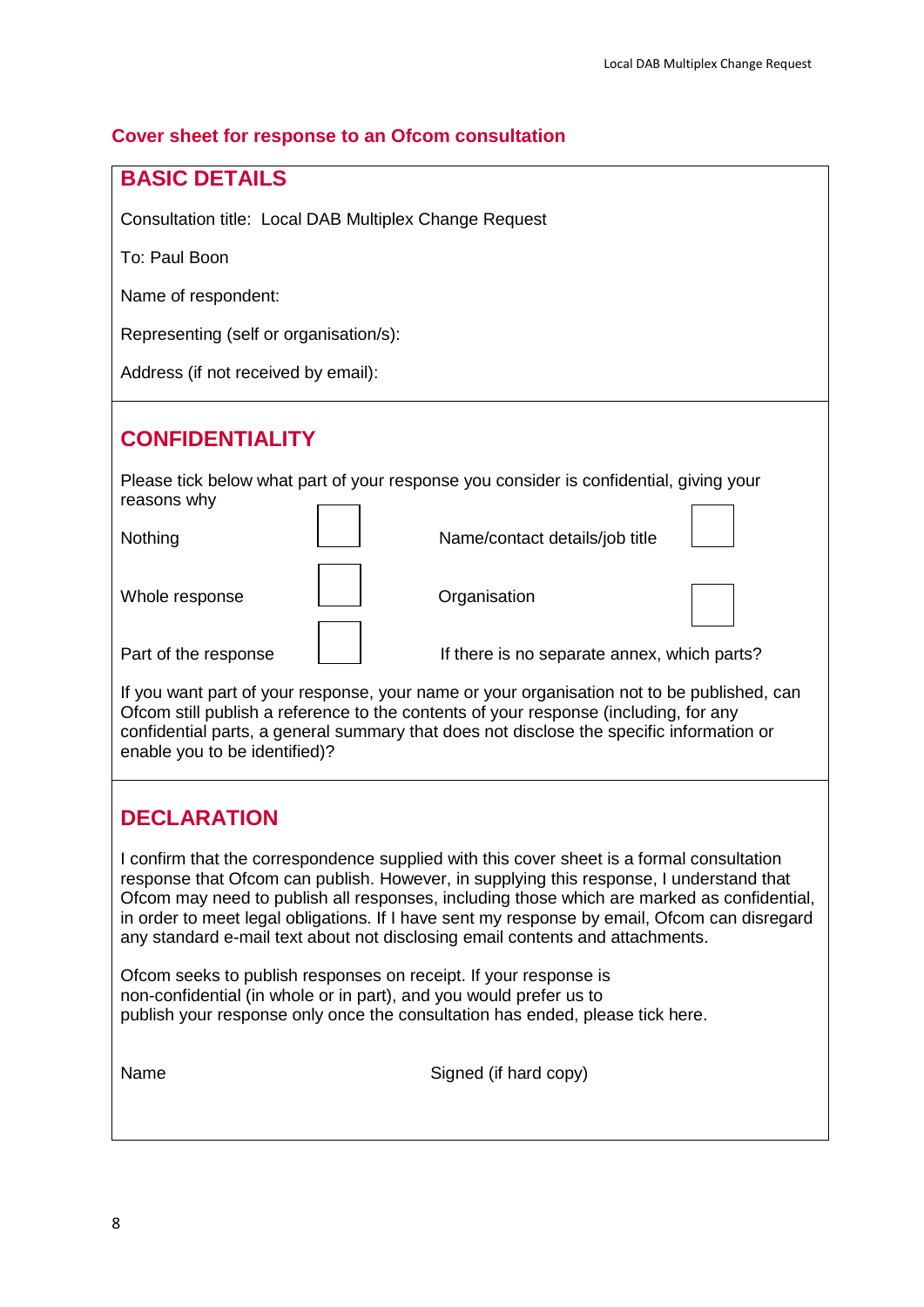# <span id="page-11-0"></span>**Consultation questions**

*Q1 Do you think that the proposed change to this licensed area would unacceptably narrow the range of DAB programme services which will be available in the relevant local multiplex area (Mid & West Wales)? Please explain the reasons for your view.*

*Q2 Do you consider that the proposed change set out in the application would help to promote the development of local digital sound broadcasting otherwise than by satellite? Please explain the reasons for your view.*

*Q3 Do you consider that the licensees' proposed coverage plan is satisfactory? Please explain the reasons for your view.*

*Q4 Do you consider that the licensee has the ability to maintain its local multiplex service if their request is granted? Please explain the reasons for your view.*

*Q5 Do you consider that there are sufficient safeguards in place to protect the rights and interests of stations carried on the Mid & West Wales multiplex and the rights and interests of other multiplex operators and the stations they carry, in the event that any change to the licensed area is permitted. Please explain the reasons for your view.*

*Q6 Do you consider that there are any other grounds on which Ofcom should approve, or not approve, this variation request. Please explain the reasons for your view.*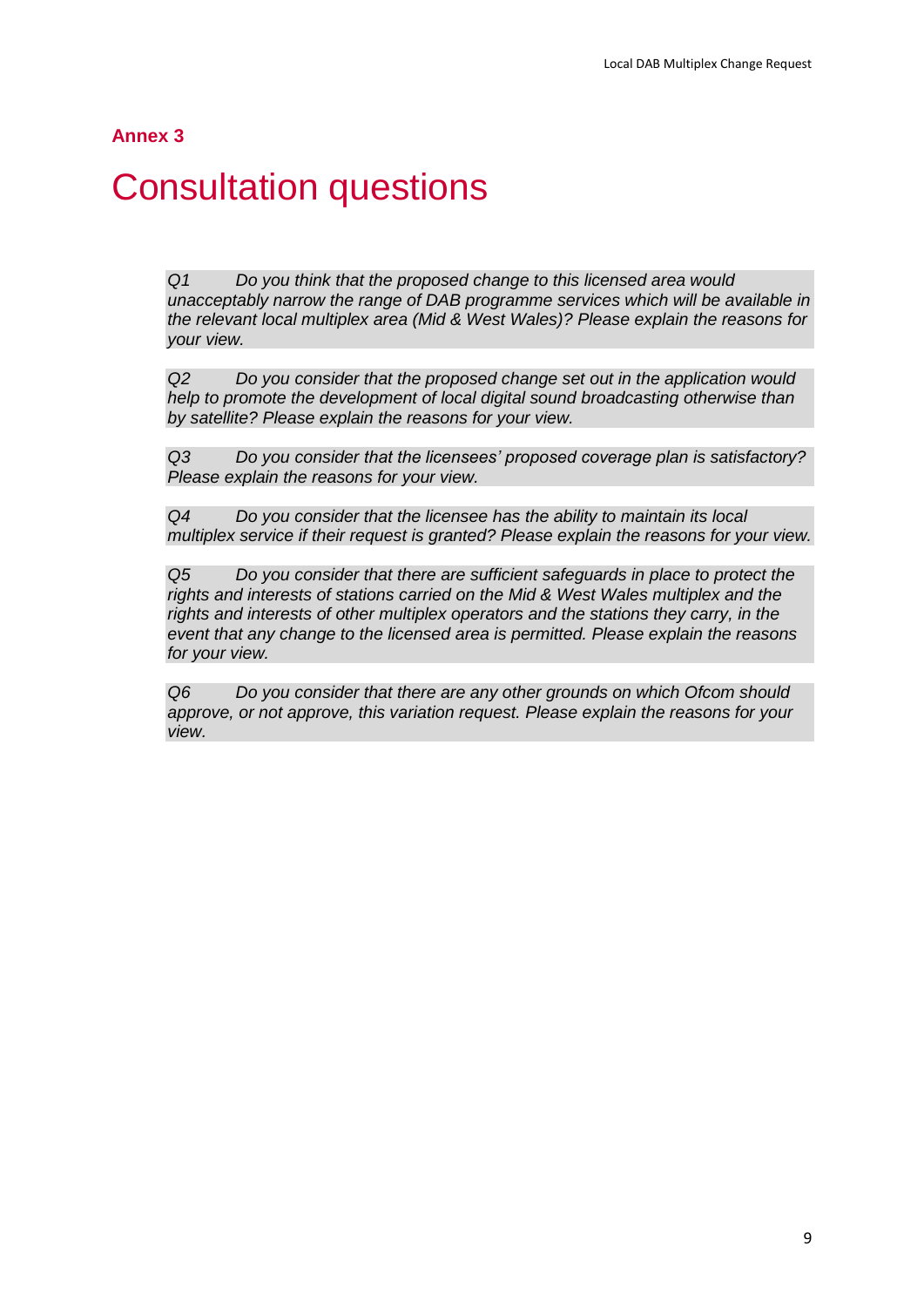# <span id="page-12-0"></span>Application from MuxCo Wales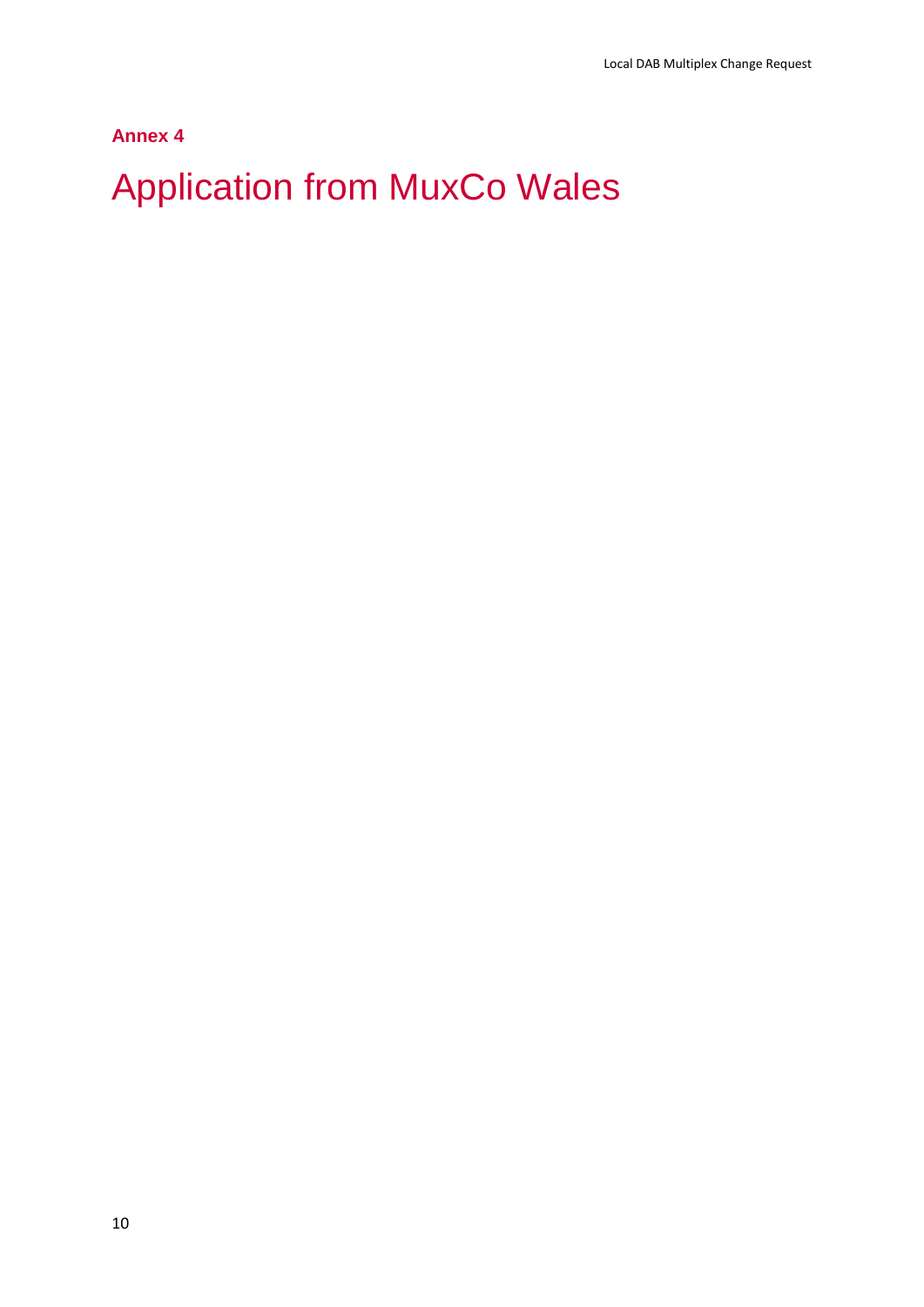

Neil Stock Ofcom Riverside House 2A Southwark Bridge Road London SE1 9HA

28th November 2016

Dear Neil,

#### **Request to extend the PPA of the West & Mid Wales multiplex**

MuxCo Wales Ltd is making a request to Ofcom to extend the PPA of the West & Mid Wales local DAB multiplex to include the City and County of Swansea.

The West & Mid Wales multiplex launched on 30<sup>th</sup> August 2013 using transmitters at Preseli, Greenhill, Carmel and Kilvey Hill. The former sites are located within Pembrokeshire and Carmarthenshire, whilst the latter is within the City and County of Swansea.

Under the Framework Agreement, it is planned that additional sites will be introduced at Carmarthen and Fishguard.

MuxCo Wales requests Ofcom to approve the change for the following reasons:

- It will formally incorporate coverage that the multiplex already delivers in the multiplex licence.
- It will make the multiplex more attractive to potential service providers thereby enhancing the multiplex's financial viability. In turn, this will help MuxCo Wales meet the additional costs of transmission which it will incur under the Framework Agreement expansion.

In accordance with Section 54A of the Broadcasting Act 1996 (as amended by the Digital Economy Act 2010), MuxCo Wales Ltd asks that Ofcom consider this request against the following statutory criterion:

*The application must include a technical plan detailing the proposed coverage area, estimated timetable and the technical means by which it would be achieved;* 

- A map detailing the current and proposed PPA boundaries is attached as Annex 1.
- A map showing coverage from the launch and Step 1 sites is attached as Annex 3.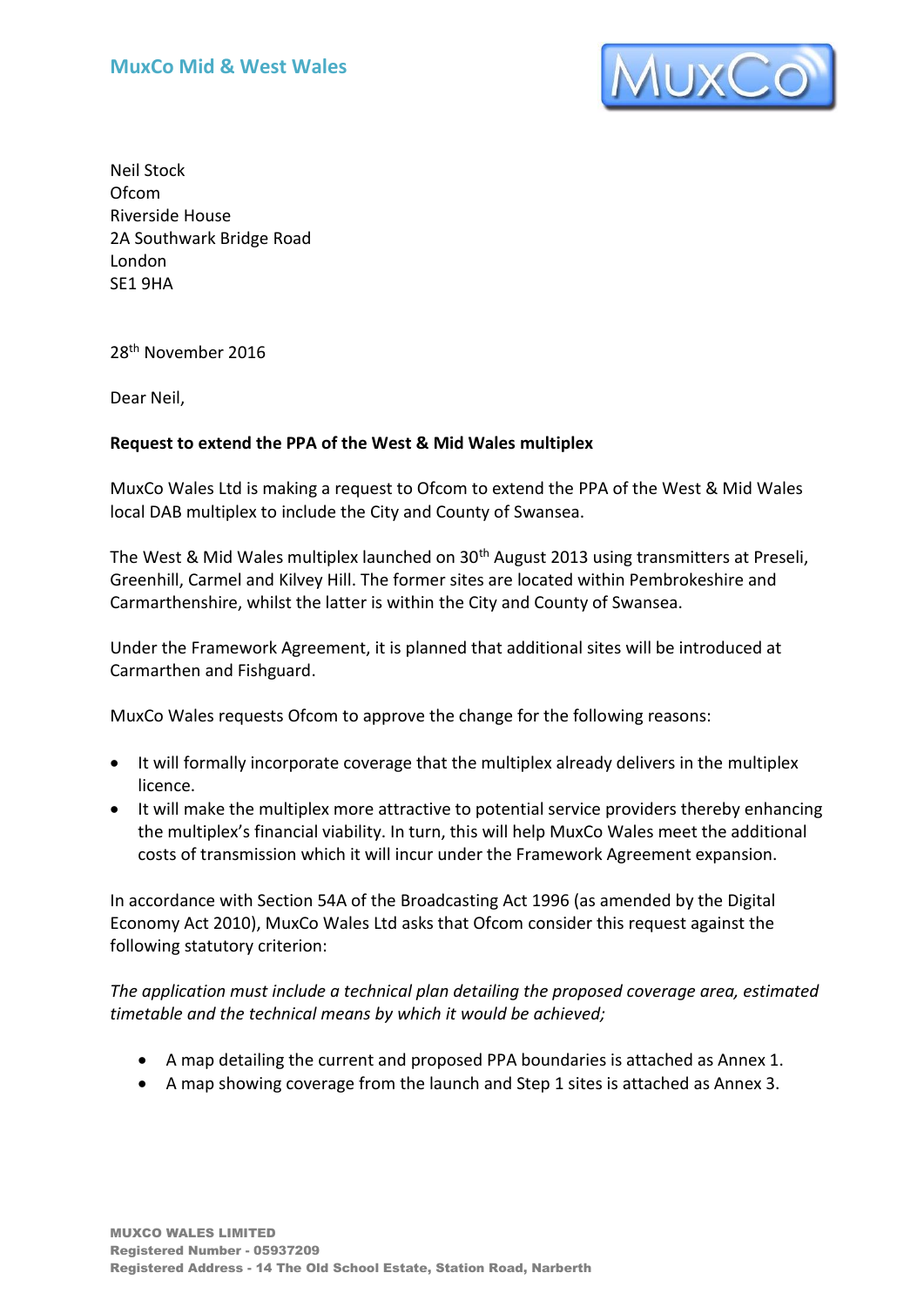

*The extension would be calculated to maintain or promote the development of digital sound broadcasting otherwise than by satellite;* 

- By granting MuxCo Wales Ltd an extension to the current West & Mid Wales PPA, we will increase the number of adults within the PPA by 111,639 adults 15+.
- The number of adults served by the multiplex would increase from 135,078 (62.9% of the adult population) to 245,144 (75.1%).
- The number of roads covered by the multiplex would increase from 711 km (53.8%) to 894 km (62.3%).
- The proposed change will not alter the services carried on the multiplex and therefore will not narrow the range of programmes available by way of local digital sound programme services to persons living in the multiplex area.

#### *the licensees have the ability to maintain the licensed service;*

 MuxCo Wales Ltd is an established multiplex operator that has successfully operated the West & Mid Wales DAB multiplex since August 2013. MuxCo Wales Ltd is owned by Nation Broadcasting Ltd who also operate the local DAB multiplex licence for North West Wales and has investments in the North East Wales & West Cheshire and Suffolk multiplexes.

*there are sufficient safeguards in place to protect the rights and interests of stations carried on the multiplexes and the rights and interests of other multiplex operators (and the stations they carry).* 

- We can confirm that there are safeguard in place to protect the rights and interests of stations carried on the multiplex, and that there will be no impact on other local DAB multiplexes in South Wales.
- We have discussed the proposed changes, which have no impact on the terms and conditions of any existing carriage agreements, with service providers on these multiplexes. As part of the wider industry discussions, we believe that there are sufficient safeguards in place to protect the rights and interests of other multiplex operators and the services they carry.

If there is any further information we can provide, please do not hesitate to contact me.

Yours sincerely,

**Gregory Watson**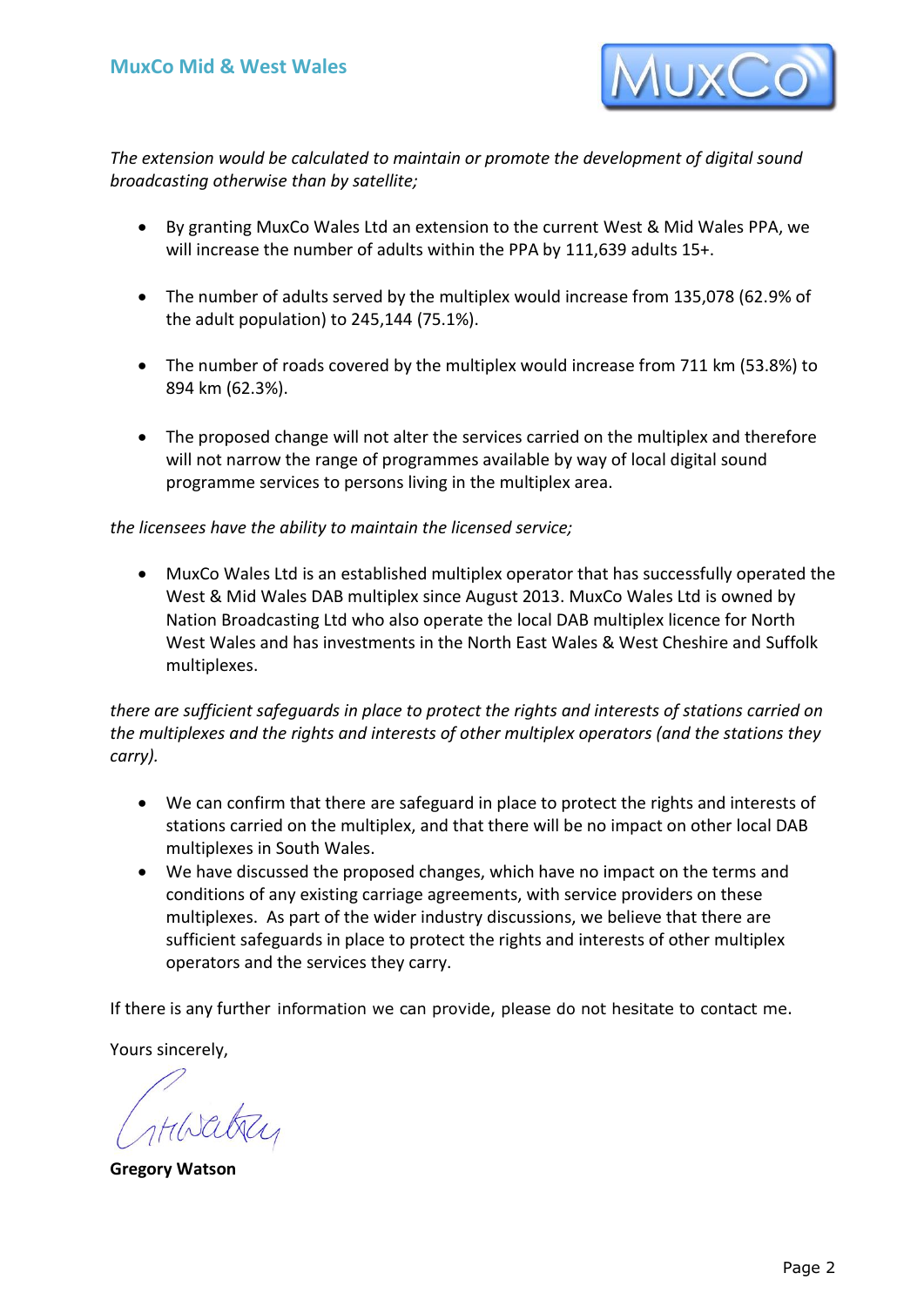

#### **Annex 1 - Map detailing the current PPA boundary and the proposed new PPA boundary**



**Existing DAB Boundary** West\_and\_mid\_Wales\_DAB\_13\_11\_14 г Proposed DAB Boundary West and Mid Wales with Swansea Nov\_2016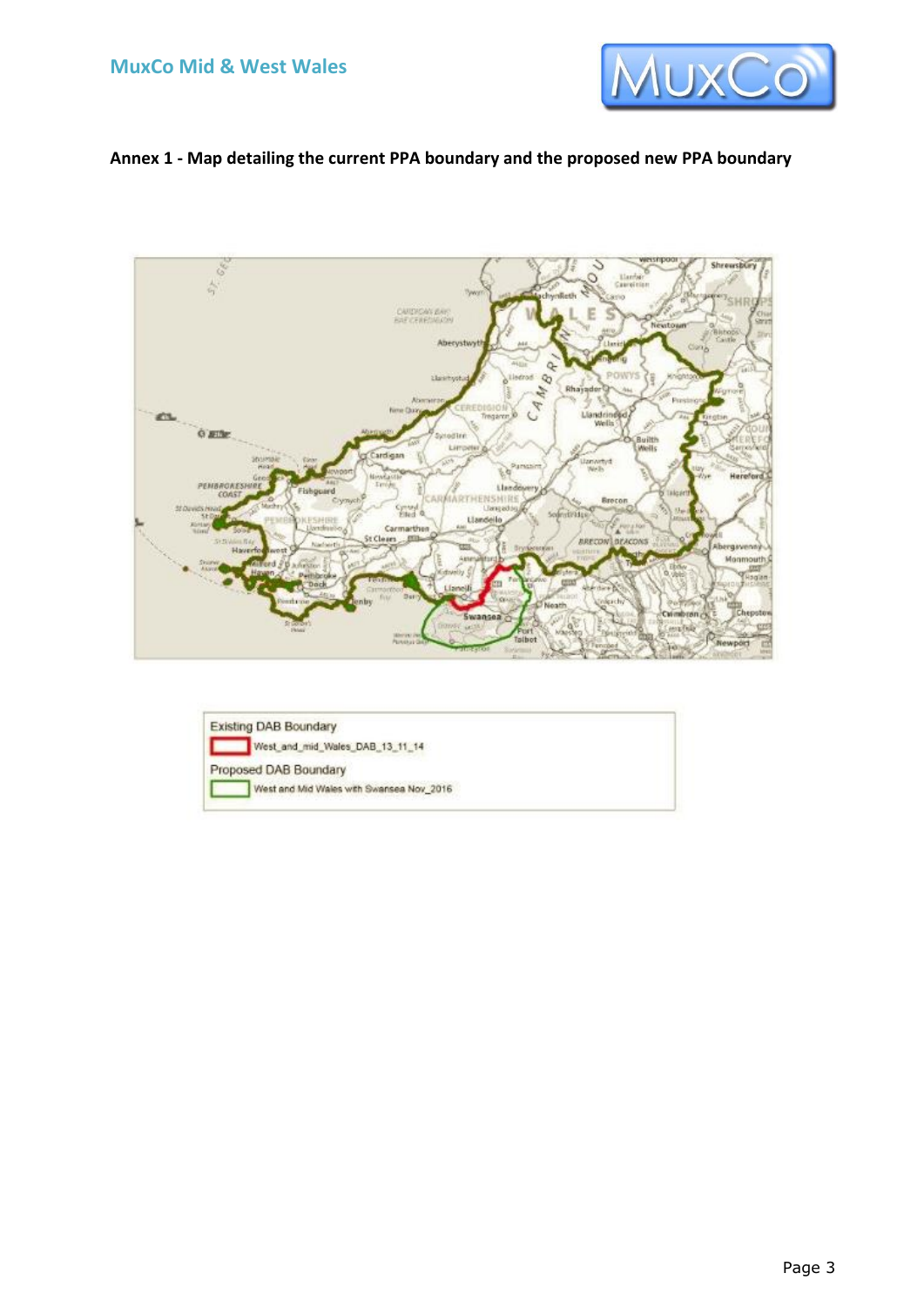

### **Annex 2 – Population and Coverage Numbers**

| <b>Current Boundary</b>               |         |                                       | <b>Proposed Boundary</b>         |         |       |
|---------------------------------------|---------|---------------------------------------|----------------------------------|---------|-------|
| 1% Time Interference                  |         |                                       | 1% Time Interference             |         |       |
|                                       | In PPA  | %                                     |                                  | In PPA  | %     |
| Roads (km)                            | 574     | 43.4%                                 | Roads (km)                       | 766     | 55.5% |
| Indoor                                | 115,153 | 53.6%                                 | Indoor                           | 233,899 | 71.6% |
| Normal Propagation                    |         |                                       | Normal Propagation               |         |       |
|                                       | In PPA  | %                                     |                                  | In PPA  | $\%$  |
| Roads (km)                            | 711     | 53.8%                                 | Roads (km)                       | 894     | 62.3% |
| Indoor                                | 135,078 | 62.9%                                 | Indoor                           | 245,144 | 75.1% |
| Total population in boundary: 214,845 |         | Total population in boundary: 326,484 |                                  |         |       |
| Total Roads in boundary: 1,322km      |         |                                       | Total Roads in boundary: 1,433km |         |       |